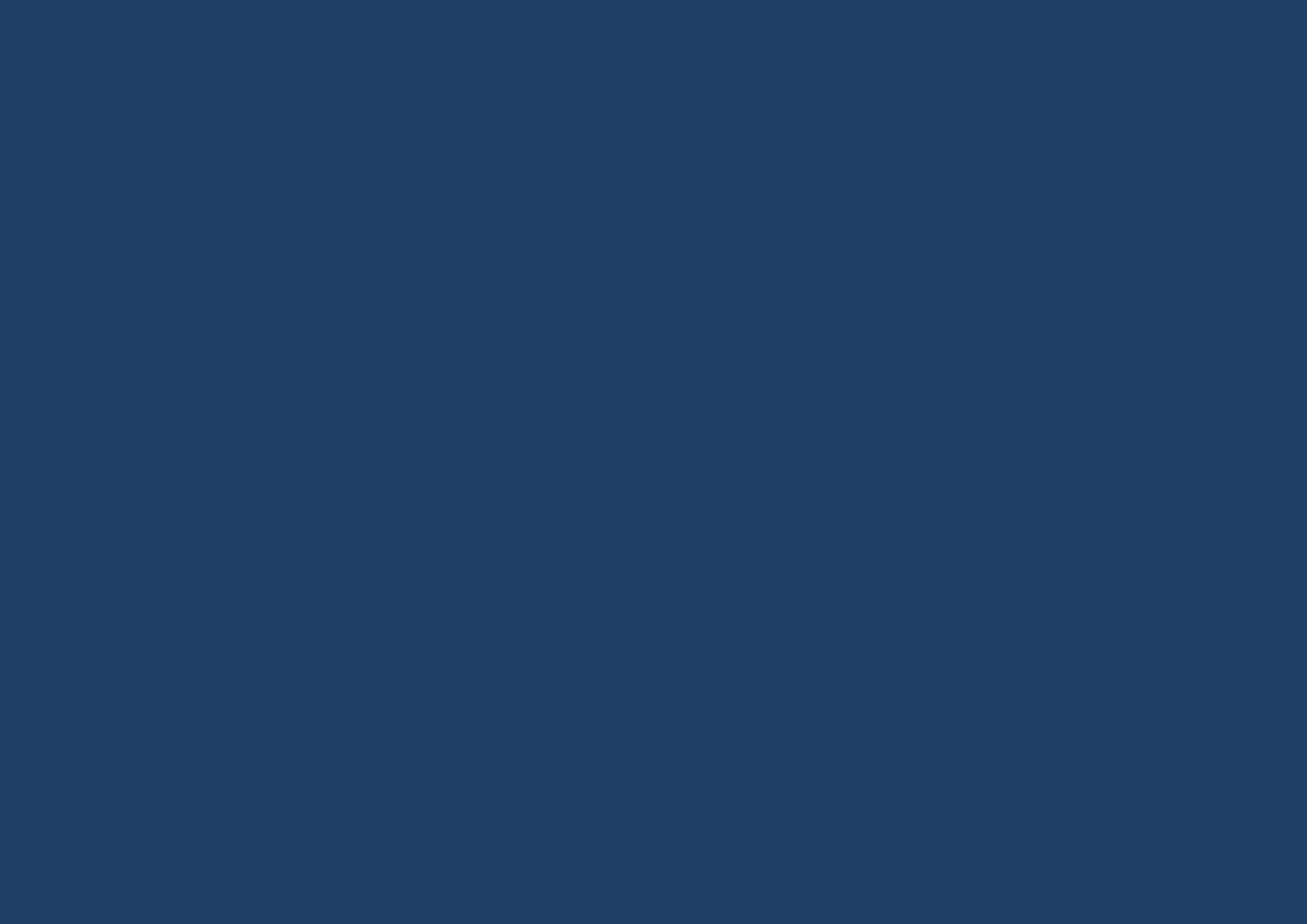# Rates remission policy

In order to allow rates relief where it is considered fair and reasonable to do so, the Council is required to adopt a policy specifying the circumstances under which rates will be considered for remission. There are various types of remission, and the circumstances under which a remission will be considered for each type may be different. The objectives, conditions and criteria relating to each type of remission are set out on the following pages.

This policy is prepared under section 109 of the Local Government Act 2002 and is made up of the following nine parts:

#### Māori freehold land

Part 1 Rates remission and rates postponement on Māori freehold land

#### Rates postponement

- Part 2 Rates postponement for farmland located in the urban rating areas of the Kāpiti Coast district
- Part 3 Optional Rates postponement

#### Rates relief

- Part 4 Rates remission for Council community properties, sporting, recreation and other community organisations
- Part 5 Rates remission for recreation. sporting and other community

organisations which lease or own private property for a period of one year or longer

- Part 6 Rates remission of late payment penalty
- Part 7 Rates remissions for land protected for natural or cultural conservation purposes
- Part 8 Rates relief for residential rating units containing two separately habitable units
- Part 9 Rates assistance
- Part 10 Water Leak Rates remission

#### Part 1 - Rates remission and rates postponement on Māori freehold land

#### Policy objective

The objectives of this policy are to:

• recognise that certain pieces of Māori freehold land may have particular

conditions, features, ownership structures, or other circumstances that make it appropriate to provide for relief from rates;

- recognise where there is no occupier or person gaining an economic or financial benefit from the land;
- recognise that the Council and the community benefit through the efficient collection of rates; and
- meet the requirements of section 102 of the Local Government Act 2002 to have a policy on the remission and postponement of rates on Māori freehold land.

Policy conditions and criteria Application for a remission or postponement under this policy should be made prior to the commencement of the rating year. Applications made after the commencement of the rating year may be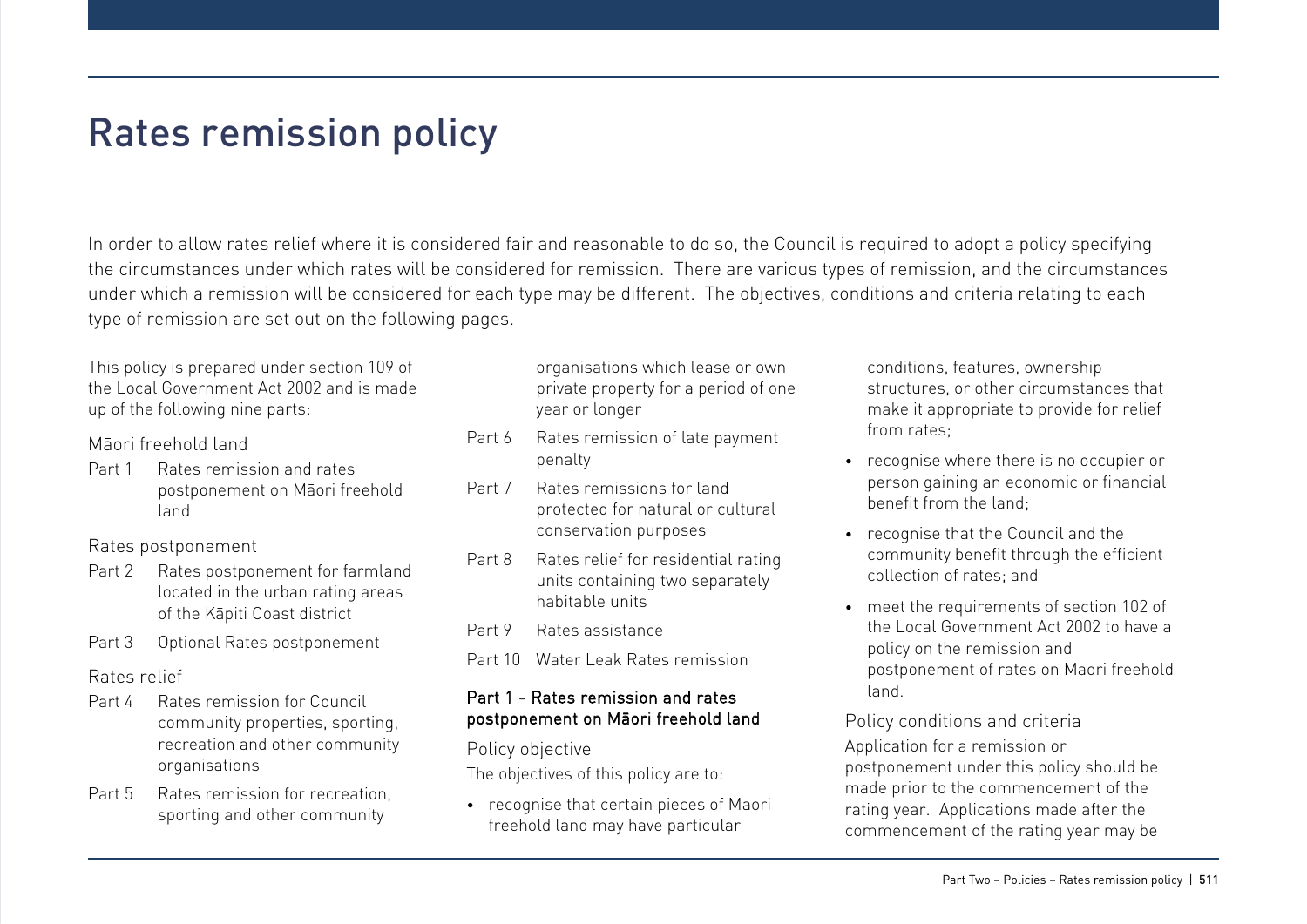accepted at the discretion of the Council. A separate application should be made for each rating year.

Owners or trustees making application should include the following information in their applications:

- details of the rating unit or units involved;
- documentation that shows that the land qualifies as land whose beneficial ownership has been determined by a freehold order issued by the Māori Land Court; and
- the objectives that will be achieved by the Council providing a remission.

The Council may investigate and grant remission or postponement of rates on any Māori freehold land in the district.

Relief and the extent thereof is at the sole discretion of the Council and may be cancelled and reduced at any time, in accordance with the policy.

The Council will give a remission or postponement of up to 100% of all rates for the year for which it is applied for based on the extent to which the remission or postponement of rates will:

• support the use of the land by the owners for traditional purposes;

- support the relationship of Māori and their culture and traditions with their ancestral lands;
- avoid further alienation of Māori freehold land;
- facilitate any wish of the owners to develop the land for economic use;
- recognise and take account of the presence of wāhi tapu that may affect the use of the land for other purposes;
- recognise and take account of the importance of the land in providing economic and infrastructure support for Marae and associated papakainga housing (whether on the land or elsewhere);
- recognise and take account of the importance of the land for community goals relating to:
	- o the preservation of the natural character of the coastal environment;
	- o the protection of outstanding natural features;
	- o the protection of significant indigenous vegetation and significant habitats of indigenous fauna;
- recognise the level of community services provided to the land and its occupiers;
- recognise matters related to the physical accessibility of the land; and

• provide for an efficient collection of rates and the removal of rating debt.

The policy shall apply to owners of Māori freehold land who meet the relevant criteria as jointly approved by the Chair of the Council committee with responsibility for managing Council finances, and the Group Manager, Corporate Services.

This policy relates to Kāpiti Coast District Council rates only.

#### Part 2 - Rates postponement for farmland located in the urban rating areas of the Kāpiti Coast district

#### Policy objective

The objective of this policy is to encourage owners of farmland located in the urban rating areas to refrain from subdividing their land for residential, commercial, and industrial purposes unless doing so demonstrably supports intended outcomes of the Kāpiti Coast District Plan.

Policy conditions and criteria The policy will apply to rating units that are:

- located in the urban rating area of a ward of the Kāpiti Coast district;
- individual or contiguous rating units, 10 hectares in area or more;
- farmland whose rateable value in some measure is attributable to the potential use to which the land may be put for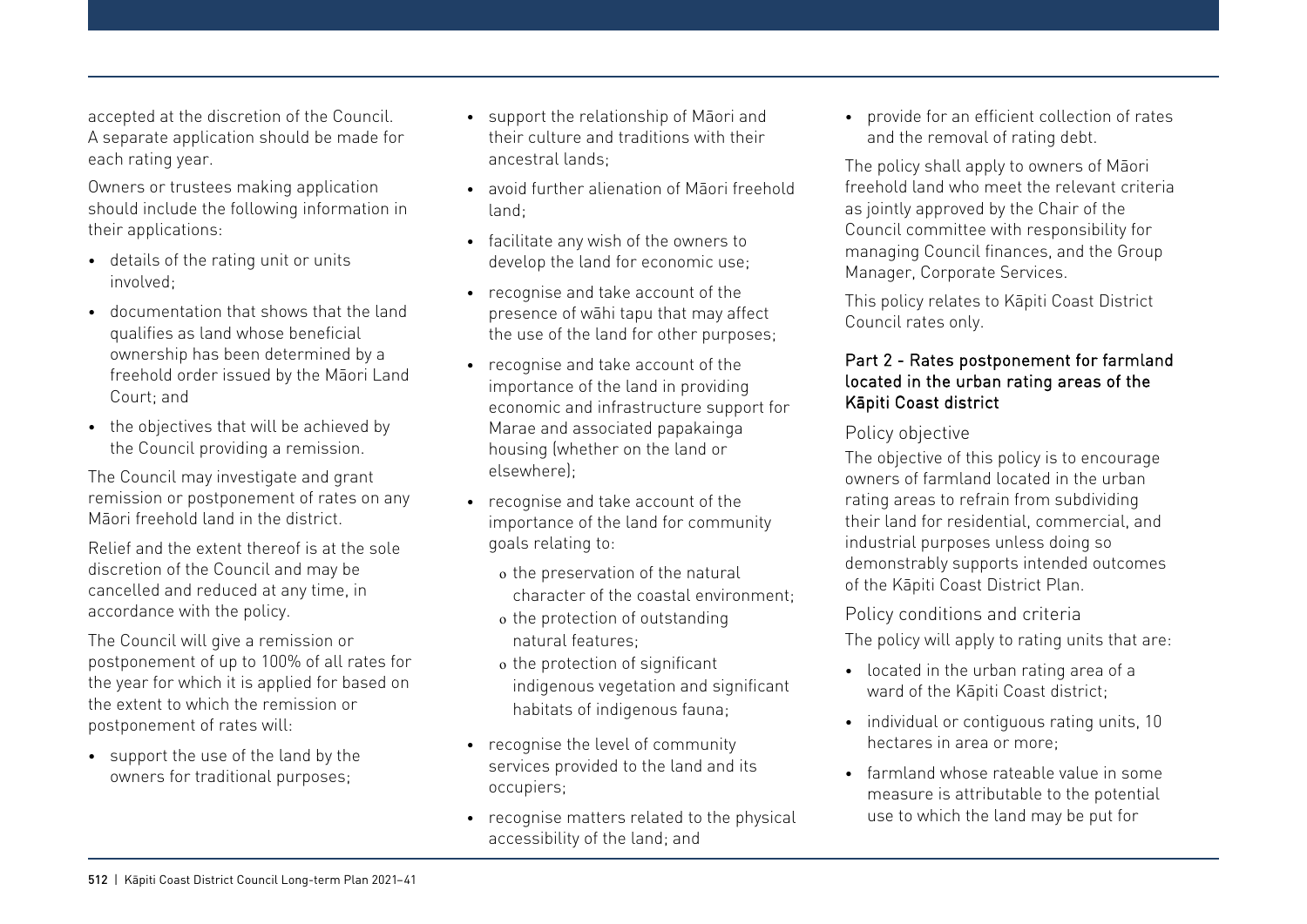residential, commercial, industrial, or other non-farming development; and

• actively and productively farmed by the ratepayer or the farming business.

The application for rate postponement must be made to the Council prior to the commencement of the rating year. Applications received during a rating year will be eligible for the commencement of the following rating year. No applications will be backdated.

A new application must be made for each financial year.

Ratepayers making application should include the following documents in support of their application:

- details of ownership of the rating unit; and
- information on the farming activities.

If an application is approved the Council will request its valuation service provider to determine a rates postponement value of the land. The rates postponement value specifically excludes any potential value that, at the date of valuation, the land may have for residential purposes, or for commercial, industrial, or other nonfarming use.

The rates postponed for any rating period will be the difference between the rates calculated according to the rateable land

value and the rates calculated according to the rates postponement land value.

Any objection to the rate postponement land value, determined by the Council and its valuation service provider, will not be upheld.

All rates whose payment has been postponed and which have not been written off become due and payable immediately on:

- the land (or any part of) ceasing to be farmland;
- the land being subdivided;
- the value of the land ceasing to have a portion of its value attributable to the potential use to which the land may be put for residential, commercial, industrial, or other non-farming development; or
- there being a change of ownership of the farmland.

Postponed rates may be registered as a charge against the land so that any postponed rates will be paid on or before the sale or transfer of the property.

Postponed farmland rates are written off after five years if a property is not subdivided or sold.

The policy shall apply to ratepayers who meet the relevant criteria as jointly approved by the Chair of the Council

Committee with responsibility for managing Council finances and the Group Manager, Corporate Services.

#### Part 3 – Optional Rates postponement

#### Policy objective

The objective of this policy is to assist residential ratepayers 65 years of age and over who want to defer the payment of rates by using the equity in their property. The policy also applies to those who may have financial difficulties or unusual circumstances, as long as they have the required equity in their property.

#### Policy criteria

Current and all future rates may be postponed indefinitely:

- if at least one of the applicants is 65 years of age or older; or
- in demonstrable cases of significant financial difficulty.

Only rating units defined as residential, that are owned by the applicant and used by the applicant as their sole or principal residence will be eligible for consideration of rates postponement.

For the year of application, the applicant must have applied for the government rates rebate before any rates will be postponed.

The postponed rates (including any GWRC postponed rates) will not exceed 80% of the available equity in the property.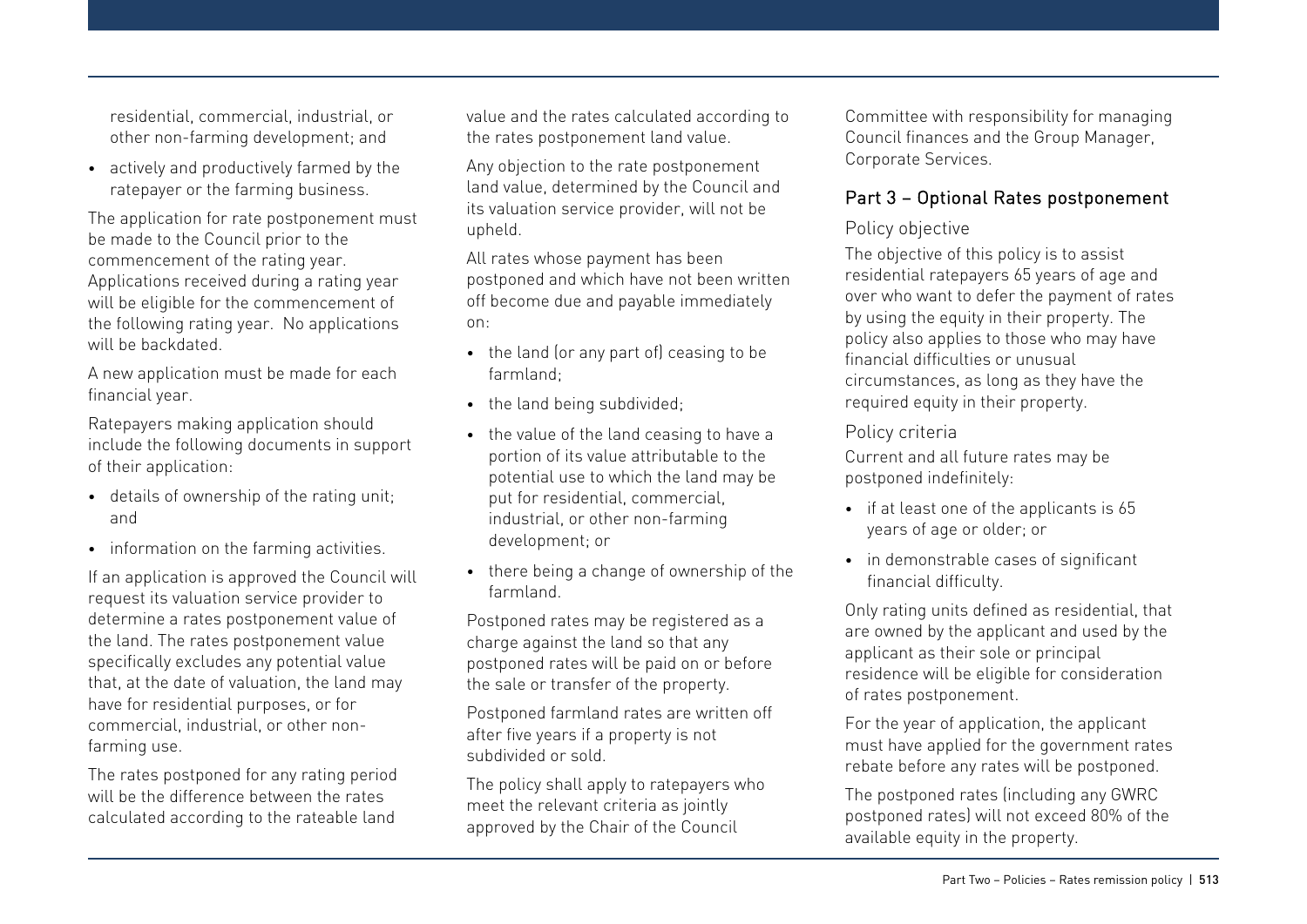The available equity is the difference between the Council's valuation of the property and the value of any encumbrances against the property, including mortgages and loans.

The property must be insured for its full value.

All rates are eligible for postponement except for:

- targeted rates for water supplied by volume; and
- lump sum options which are rates paid in advance

All applications for postponement must be made on the prescribed form.

Those applying for postponement of rates because they are experiencing significant financial difficulty should provide clear details and proof of their circumstances.

Policy conditions and criteria

The Council recommends that all applicants seek advice from an appropriately qualified and independent financial advisor on the financial impacts and appropriateness of postponing their rates.

The Council will postpone payment of the residual rates (the amount of rates payable after any optional payment has been made) if the ratepayer meets the above criteria

An administration fee will be charged on the postponed rates which will not exceed the administrative and financial costs to Council of the postponement.

If the property in respect of which postponement is sought is subject to a mortgage, then the applicant will be required to obtain the mortgagee's consent before the Council will agree to postpone rates.

The postponed rates, or any part thereof, may be paid at any time.

The applicant may choose to postpone a lesser amount of rates than the amount they may be entitled to under the terms of this policy.

Any postponed rates (under this policy) will be postponed until:

- a) the ratepayer's death;
- b) the ratepayer no longer owns the rating unit;
- c) the ratepayer stops using the property as his or her residence; or
- d) until a date specified by the Council.

Postponed rates will be registered as a statutory charge against the property to protect the Council's right to recover postponed rates. At present, the law does not allow councils to register such a statutory land charge against Māori freehold land. Accordingly, Māori freehold land is not eligible for rates postponement (unless and until the law is changed so that the Council can register a statutory land charge).

For the rates to be postponed the Council will require evidence each year, by way of statutory declaration, of the ratepayer's property insurance and the value of encumbrances against the property, including mortgages and loans.

Review or suspension of policy The policy is in place indefinitely and can be reviewed subject to the requirements of the Local Government Act 2002 at any time. Any resulting modifications will not change the entitlement of people already in the scheme to continued postponement of all future rates.

The Council reserves the right not to postpone any further rates once the total of postponed rates and accrued charges exceeds 80% of the rateable value of the property as recorded in the Council's rating information database.

The policy acknowledges that future changes in policy could include withdrawal of the postponement option.

#### Procedures

Applications must be on the required application form which is available on the Council's website.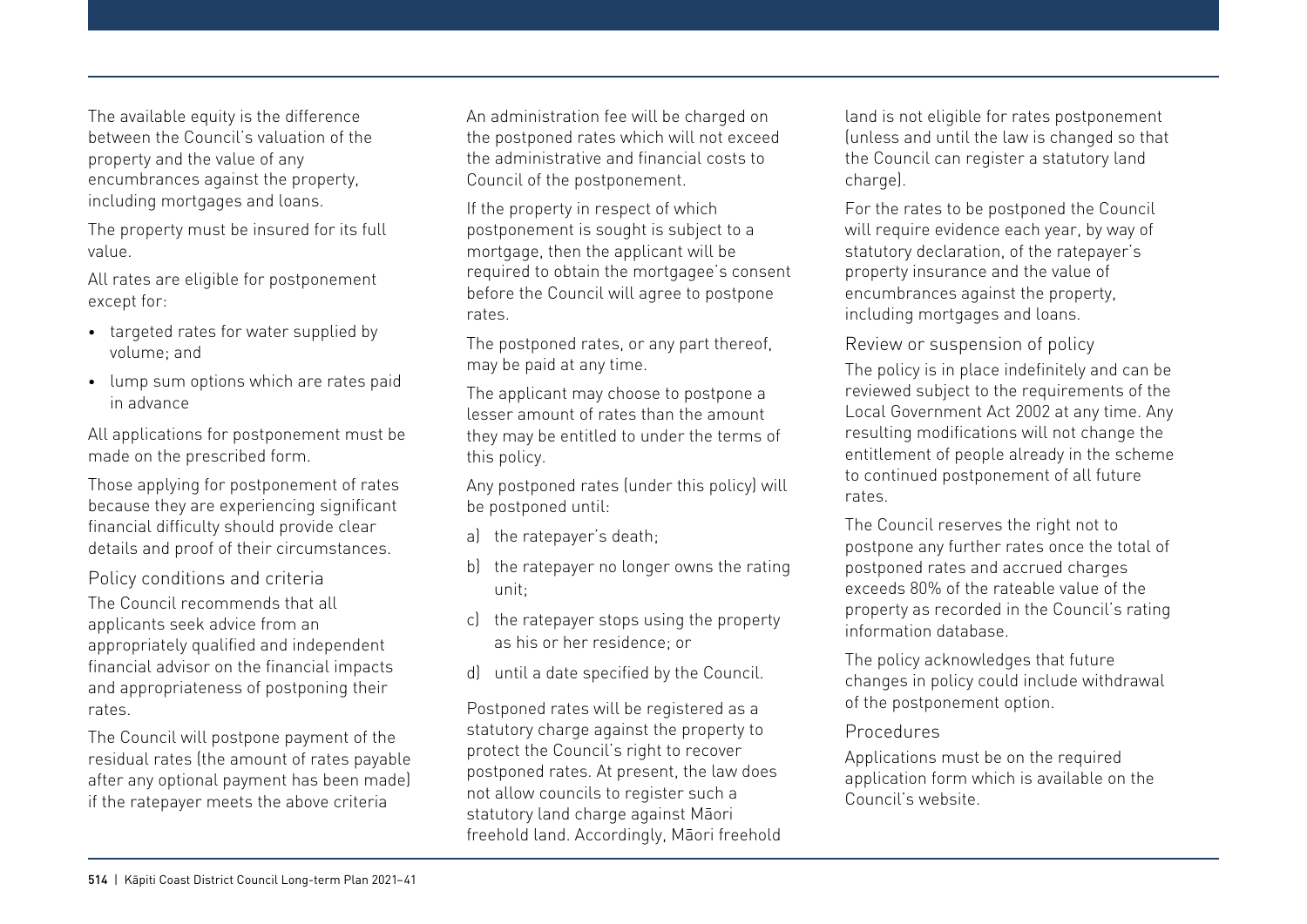The policy will apply from the beginning of the rating year in which the application is made although the Council may consider backdating past the rating year in which the application is made depending on the circumstances.

The policy shall apply to ratepayers who meet the relevant criteria as approved by the Group Manager, Corporate Services (with sub-delegation to Chief Financial Officer).

#### Part 4 - Rates remission for Council community properties, sporting, recreation and other community organisations

Policy objective

The objectives of this policy are to:

- facilitate the on-going provision of noncommercial (non-business) community services and/or sporting and recreational opportunities that meets the needs of Kāpiti Coast district's residents;
- provide rating relief to Council community properties, sporting, recreation and other community organisations; and
- make membership of the sporting, recreation and other community organisations more accessible to the general public, particularly

disadvantaged groups. These include children, youth, young families, older persons and economically disadvantaged people.

#### Policy conditions and criteria

The policy may apply to land owned by the Council which is used exclusively or principally for community purposes, sporting, recreation, or to land which is owned and occupied by a charitable organisation and used exclusively or principally for sporting, recreation or other community purposes.

The policy does not apply to:

- organisations operated for private pecuniary profit, or those which charge commercial tuition fees; and
- groups or organisations whose primary purpose is to address the needs of adult members (over 18 years) for entertainment or social interaction, or who engage in recreational, sporting, or community services as a secondary purpose only.

Under this policy the following rate remission may apply to the Council and those sporting, recreation and other community organisations which qualify:

• A 50% remission may apply to the Council rates and charges (excluding water and wastewater).

No second remission of rates will be made on those properties which have already received a rate remission for a financial year or those properties which are fully or partially non-rateable under the provisions of schedule one, part two, of the Local Government (Rating) Act 2002.

The policy requires that applications for rate remission from all qualifying organisations must be made to the Council prior to the commencement (by 30 June) of the rating year for which the remission is being applied. No applications will be backdated.

Organisations making an application must provide the following documents in support of their application:

- statement of objectives:
- full financial accounts:
- information on activities and programmes

The policy may automatically apply to land owned by the Council which is used exclusively or principally for community purposes, sporting and recreation.

The policy may apply to recreation, sporting and other community organisations who meet the relevant criteria as jointly approved by the Chair of the Council committee with responsibility for managing Council finances and the Group Manager, Corporate Services.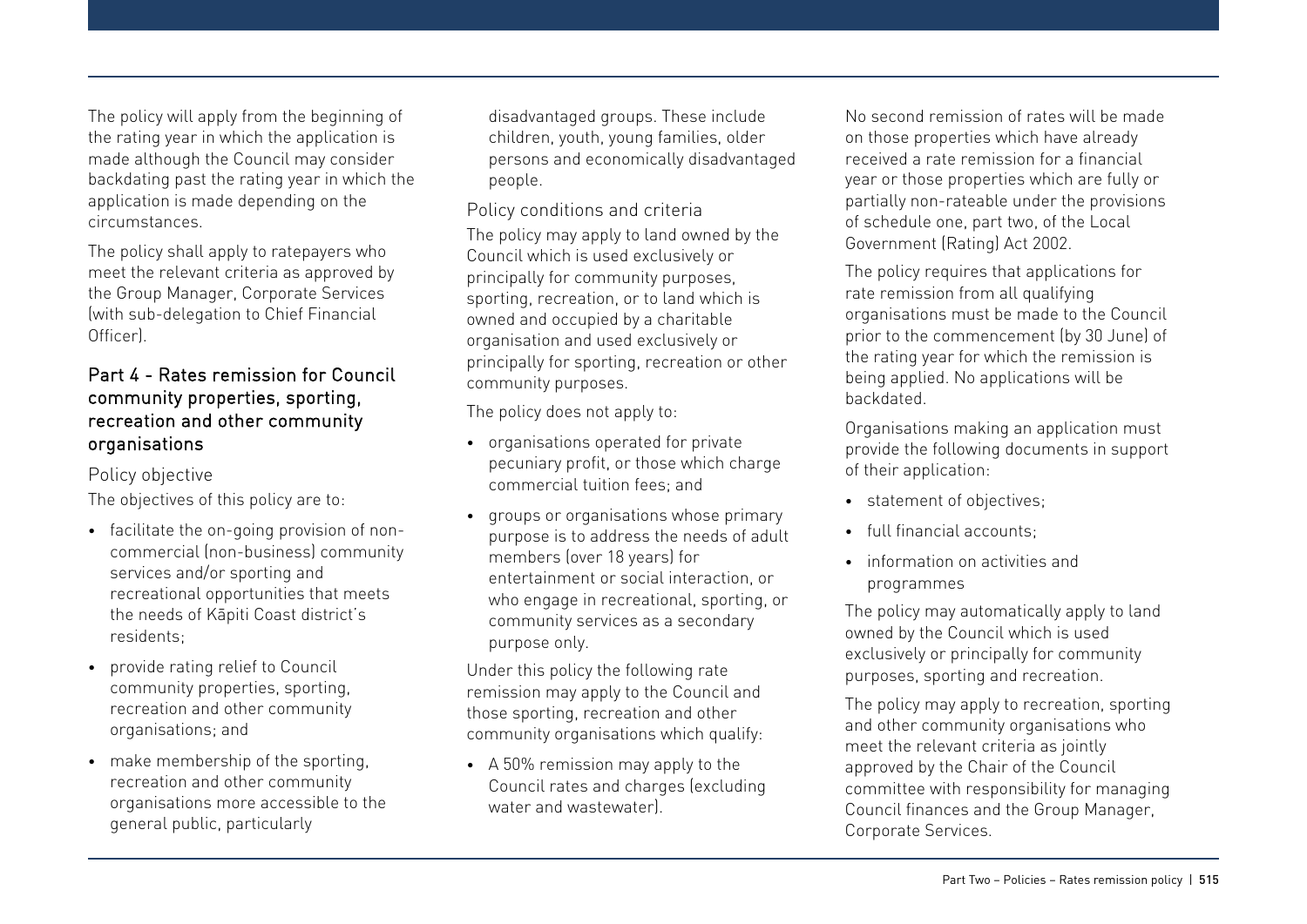Part 5 - Rates remission for recreation, sporting and other community organisations which lease or own private property for a period of one year or longer

#### Policy objective

The objectives of this policy are to:

- facilitate the on-going provision of noncommercial (non-business) community services and/or recreational opportunities that meets the needs of Kāpiti Coast district's residents;
- provide rating relief to recreation, sporting and other community organisations; and
- make membership of the recreation, sporting and other community organisations more accessible to the general public, particularly disadvantaged groups. These include children, youth, young families, older persons, and economically disadvantaged people.

#### Policy conditions and criteria

The policy may apply to property leased or owned by a charitable organisation for a period of at least one year, is used exclusively or principally for recreation, sporting or community purposes, and the organisation is liable for the payment of the Council's rates under the property's lease agreement, or as the property owner.

The policy does not apply to:

- organisations operated for private pecuniary profit, or those which charge commercial tuition fees; and
- groups or organisations whose primary purpose is to address the needs of adult members (over 18 years) for entertainment or social interaction, or who engage in recreational, sporting, or community services as a secondary purpose only.

Under this policy the following rate remission may apply to those recreational, sporting and other community organisations which qualify:

• a 50% remission of the Council's rates and charges (excluding water and wastewater).

This 50% maximum rate remission may also apply to recreation, sporting and other community organisations that qualify and have a liquor licence. (Note: The reason for allowing recreation, sporting and other community organisations with liquor licences to also receive a 50% rate remission is because the change in social drinking patterns means that the liquor licenses no longer provide the same level of funding as was previously the case.)

No second remission of rates will be made on those properties which have already received a rate remission for a financial

year or those properties which are fully or partially non-rateable under the provisions of schedule one, part two, of the Local Government (Rating) Act 2002.

The policy requires that applications for rate remission must be made to the Council prior to the commencement (by 30 June) of the rating year for which the remission is being applied. No applications will be backdated.

Organisations making application must provide the following documents in support of their application:

- statement of objectives;
- full financial accounts;
- evidence of their lease or ownership of the property;
- evidence of the amount of rates paid to the property owner or to the Council for each financial year;
- information on activities and programmes;

The policy may apply to recreation, sporting and other community organisations who meet the relevant criteria as jointly approved by the chair of the Council committee with responsibility for managing Council finances and the Group Manager, Corporate Services.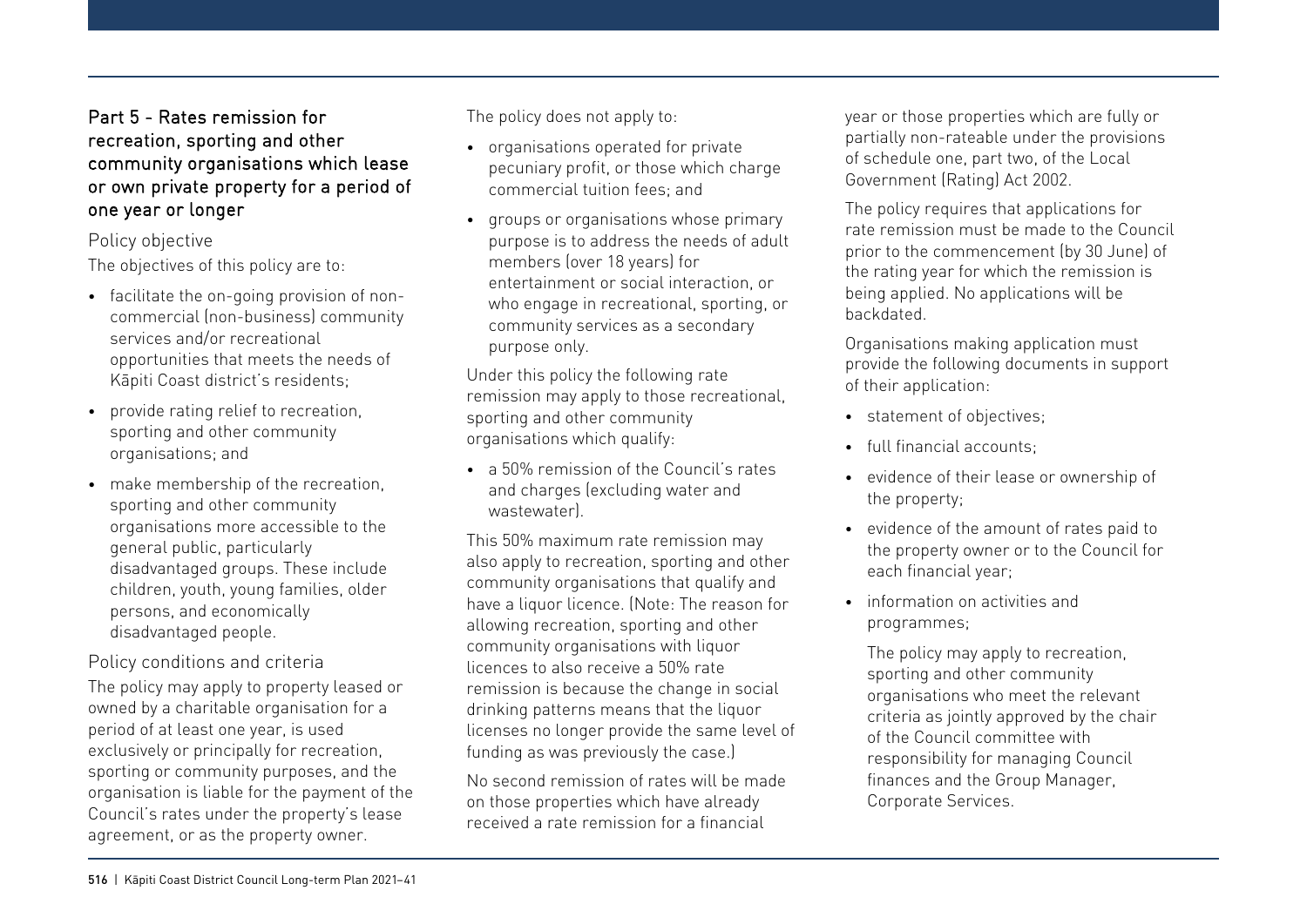#### Part 6 - Rates remission of late payment penalty

#### Policy objective

The objective of this policy is to enable the Council to act fairly and reasonably when rates have not been received by the penalty date.

#### Policy conditions and criteria

The policy will apply to a ratepayer who has had a penalty levied where it is demonstrated that the penalty has been levied because of an error by the Council. Remittance will be upon either receipt of an application from the ratepayer or identification of the error by the Council.

The policy may also apply to a ratepayer where the Council considers that it is fair and equitable to do so. Matters that will be taken into consideration include the following:

- the ratepayer's payment history; being two clear years history without penalty OR two years history without a previous penalty remission;
- the impact on the ratepayer of extraordinary events;
- the payment of the full amount of rates due; or
- the ratepayer entering into an agreement with the Council for the payment of their rates.

Under this policy the Council reserves the right to impose conditions on the remission of penalties. The policy shall apply to ratepayers who meet the relevant criteria as approved by the Group Manager, Corporate Services (with sub-delegation to the Chief Financial Officer).

#### Part 7 - Rates remission for land protected for natural or cultural conservation purposes

#### Policy objective

The objective of this policy is to preserve and promote natural resources and heritage land to encourage the maintenance, enhancement and protection of land for natural or cultural purposes.

#### Policy conditions and criteria

This policy supports the provisions of the Kāpiti coast district plan and the heritage strategy. It recognises that most heritage features are already protected by rules in the district plan and encourages landowners to maintain, enhance and protect heritage features by offering a financial incentive.

Ratepayers who own rating units which have some feature of cultural or natural heritage which is voluntarily protected may qualify for remission of rates under this policy, for example:

• properties that have a QEII covenant under section 22 of the Queen Elizabeth the Second National Trust Act 1977 registered on their record(s) of title:

- properties that have a conservation covenant with the Department of Conservation registered on their record(s) of title;
- properties that have a site listed in the district plan heritage register (excluding any buildings);
- appropriately protected riparian strips; and
- heritage features that are protected by a section 221 consent notice (Resource Management Act 1991) registered on the record of title (excluding buildings).

This policy does not apply to land that is non-rateable under section 8 of the Local Government (Rating) Act 2002 and is liable only for rates for water supply or wastewater disposal.

Applications for rates remission in accordance with this policy must be in writing and supported by documentary evidence of the protected status of the rating unit, for example, a copy of the covenant agreement or other legal mechanism.

In considering any application for remission of rates under this policy, the Council committee responsible for the Council's environmental and natural heritage portfolio will consider the following criteria: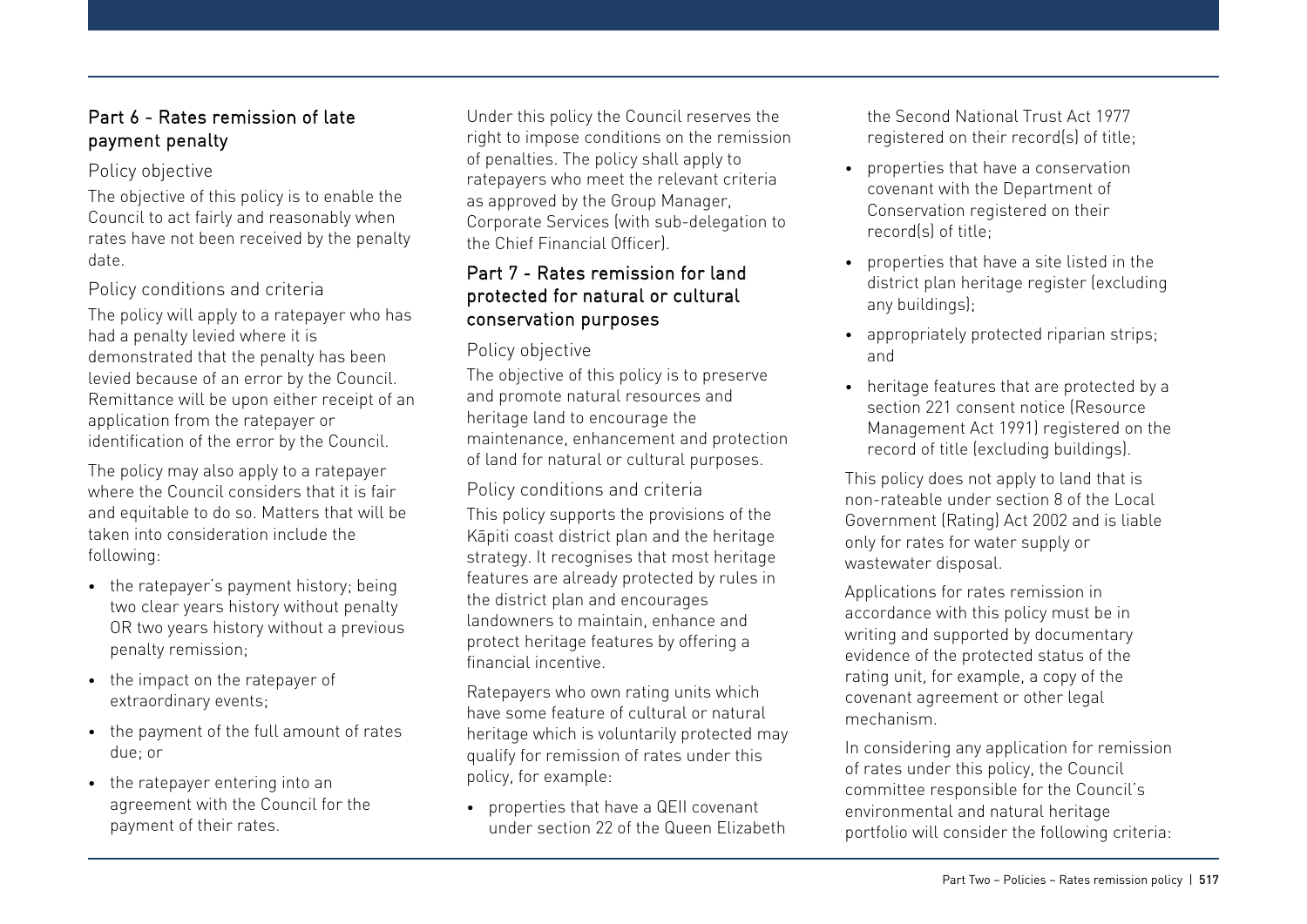- the extent to which the preservation of natural or cultural heritage will be promoted by granting remission on rates on the rating unit;
- the degree to which features of natural or cultural heritage are present on the land;
- the degree to which features of natural or cultural heritage inhibit the economic utilisation of the land;
- whether, and to what extent, public access to/over the heritage feature is provided for;
- the extent to which the heritage feature is legally (e.g. covenanted) and physically (e.g. fenced) protected;
- in respect of geological sites and wāhi tapu:
	- the importance of the place to the tāngata whenua;
	- the community association with, or public esteem for, the place;
	- the potential of the place for public education;
	- the representative quality and/or a quality or type or rarity that is important to the District;
	- the potential of the place as a wildlife refuge or feeding area;
- the potential of the place for its diversity in flora and fauna.
- in respect of ecological sites (areas of significant indigenous vegetation and significant habitats of indigenous flora) whether the site has:
	- Representativeness the site contains an ecosystem that is underrepresented or unique in the ecological district;
	- Rarity the site contains threatened ecosystems; threatened species; and species that are endemic to the ecological district;
	- Diversity the site has a diversity of ecosystems species and vegetation;
	- Distinctiveness the site contains large / dense population of viable species; is largely in its natural state or restorable; has an uninterrupted ecological sequence; and contains significant land forms;
	- Continuity and linkage within landscape - the site provides, or has potential to provide, corridor/buffer zone to an existing area;
	- Cultural values the site has traditional importance for Māori; recreational values; significant

landscape value; protection of soil values; water catchment protection; recreation or tourism importance; and aesthetic coherence;

- Ecological restoration an ability to be restored; difficulty of restoration; and cost/time;
- Landscape integrity significance to the original character of the landscape; isolated feature (for example, does it stand out or blend in); and whether it has a role in landscape protection; and
- Sustainability size and shape of area; activities occurring on the boundaries which may affect its sustainability; adjoins another protected area; links; and easily managed.

Where remission of rates is granted under this policy the landowner, in conjunction with the Council, will be required to develop a heritage management plan.

The purpose of a heritage management plan is to set out a plan of action for managing a heritage feature within the Kāpiti coast district that is subject to rates remission.

The heritage management plan will: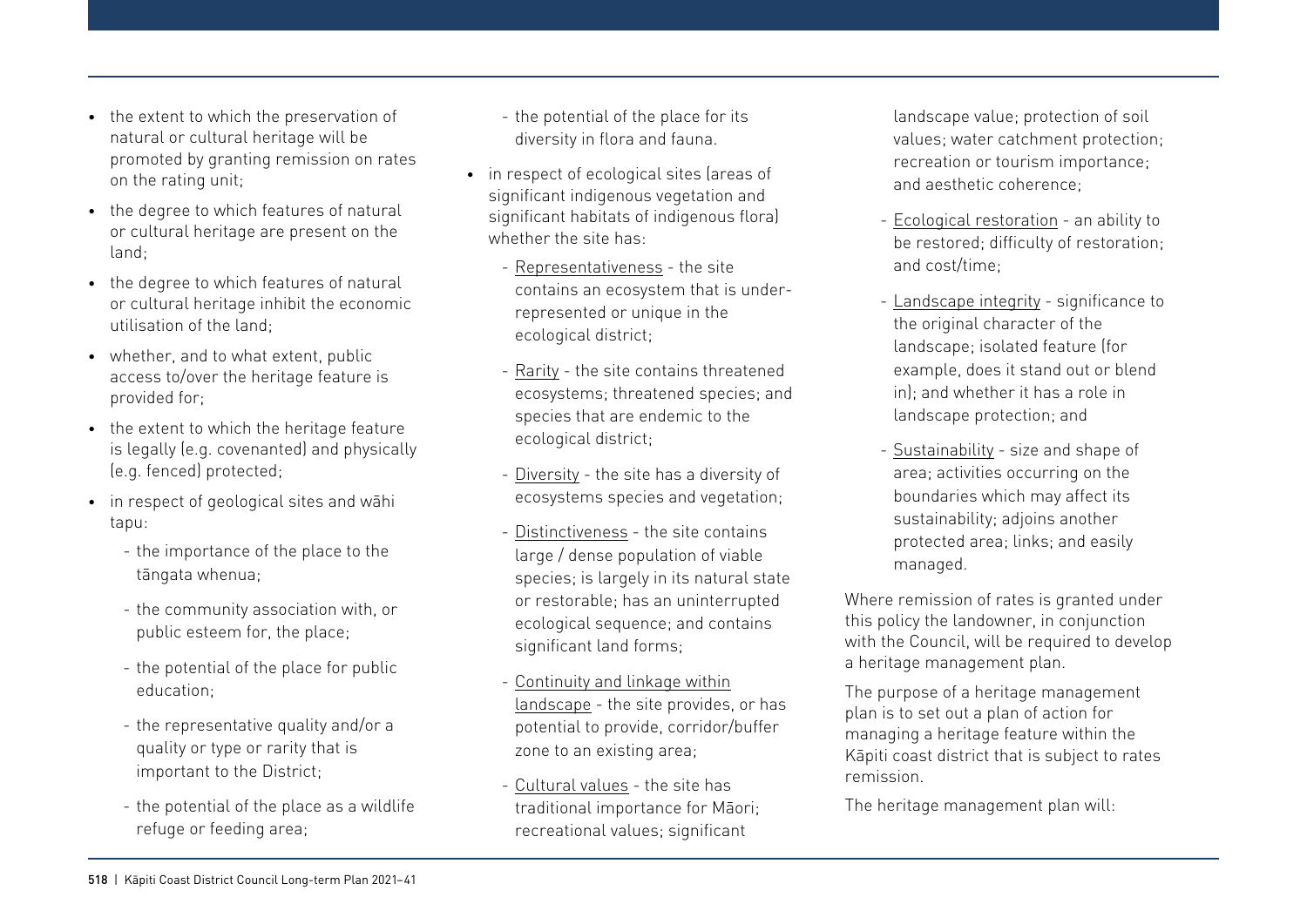9 Part Two – Policies – Rates remission policy | 519

- be reviewed on an annual basis by the Council in conjunction with the landowner;
- may contain conditions which shall be complied with on an on-going basis, including requirements to fence off the area, undertake weed control and restoration, undertake pest control and keep stock out of the area; and
- will ensure that the site will be managed in a manner that protects and enhances the heritage feature.

The amount of remission will be determined on a case-by-case basis by the Council Committee responsible for the Council's environmental and natural heritage portfolio, taking into account the merits of the protected feature and the extent to which it meets the criteria specified in this policy.

In granting rates remission under this policy, the Council committee responsible for the Council's environmental and natural heritage portfolio may specify certain conditions before remission will be granted.

Applicants will be required to agree in writing to these conditions and to pay any remitted rates if the conditions are violated.

#### Part 8 – Policy for rates relief for residential rating units containing two separately habitable units

#### Policy objective

The objectives of this policy are:

#### Objective 1

To enable the Council to provide relief for ratepayers who own a residential rating unit containing two habitable units, where the second unit is:

- either a consented family flat or is designated a minor flat<sup>1</sup> ; and
- used only to accommodate non-paying guests and family

#### Objective 2

To enable the Council to provide relief for ratepayers who own a residential rating unit containing two habitable units, where the second unit is:

- designated a minor flat; and
- only rented out for less than one month each year.

#### Policy conditions and criteria

#### Objective 1

1.1 The Council may remit a second targeted rate for community facilities

and Districtwide water supply fixed rates set on a separately habitable portion of the rating unit, provided that:

- a) the ratepayer provides a written application each year;
- b) their rating unit contains two habitable units, where the second unit is either a consented family flat or is designated a minor flat;
- c) the second unit is used only for family and friends of the occupants of the first unit on a non-paying basis; and
- d) the application is accompanied by a statutory declaration of intent made by the ratepayer that declares that all the above conditions will be complied with in the ensuing year.
- 1.2 If a rating unit contains more than two habitable units used by non-paying guests and family, only one is entitled to remission.

#### Objective 2

2.1 The Council may remit a second targeted rate for community facilities

 $1$  A designated minor flat has a floor area less than 60m<sub>2</sub> in a rural zone and a floor area less than 54m2 in an urban zone.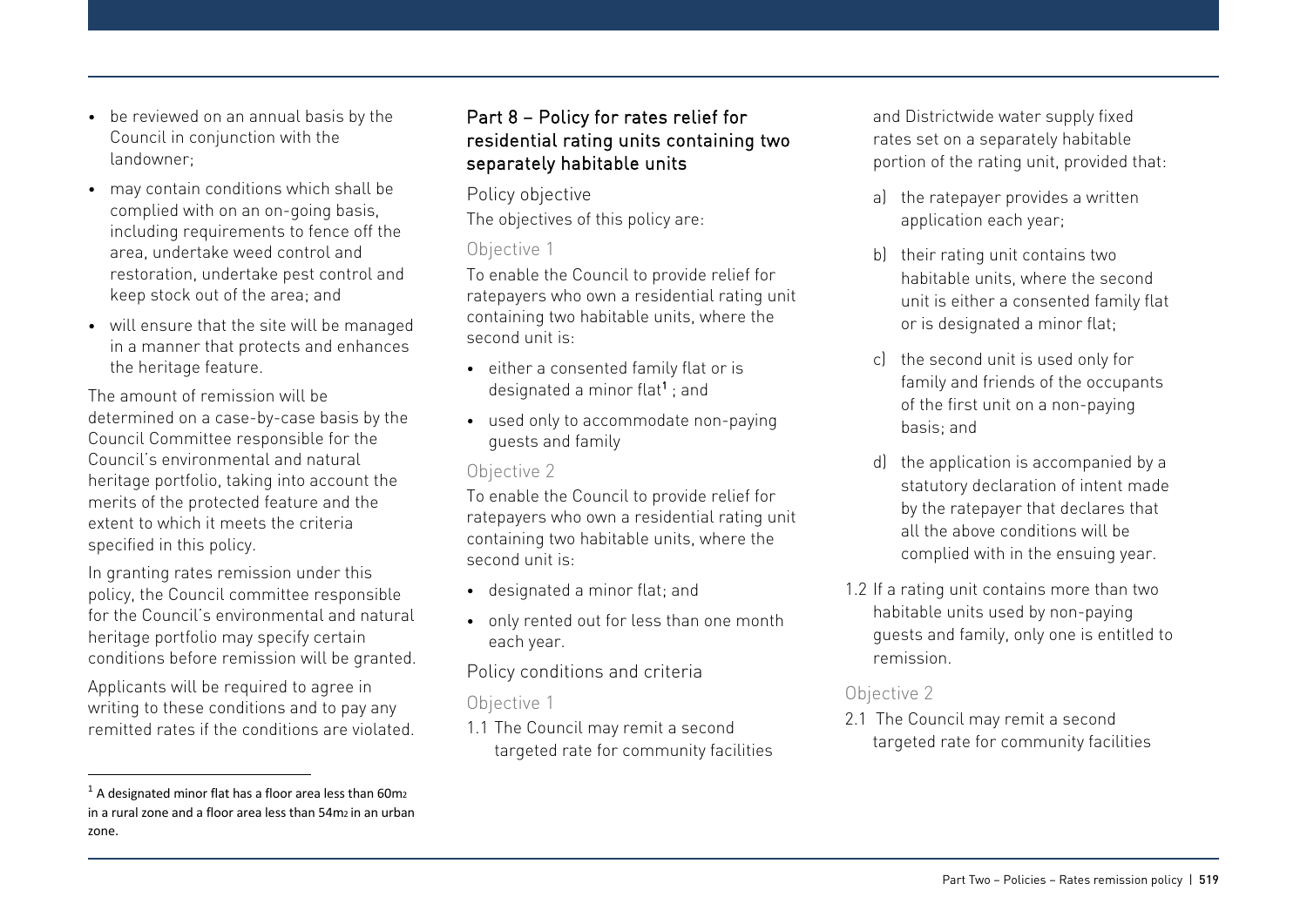and Districtwide water supply fixed rates set on a separately habitable portion of the rating unit, provided that:

- a) the ratepayer provides a written application each year;
- b) their rating unit contains two habitable units, where the second unit is designated a minor flat;
- c) their rating unit contains two habitable units; where the second unit is only rented out for less than one month each year; and
- d) the application is accompanied by a statutory declaration of intent made by the ratepayer that declares that all the above conditions will be complied with in the ensuing year.
- 2.2 If a rating unit contains more than two habitable units used by non-paying guests and family, only one is entitled to remission.

Application process for Objectives 1 and  $\mathcal{P}$ 

The application for remission must be made to the Council prior to the commencement (by 30 June) of the rating year for which the remission is being applied. Applications will not be backdated.

Decisions for remission of rates for rating units consisting of two separately habitable units will be delegated to the Group Manager, Corporate Services (with subdelegation to the Chief Financial Officer).

## Part 9 - Rates assistance

#### Policy objectives

The objective of this policy is to set out the circumstances in which the Council will offer financial assistance (a remission of rates) to those people experiencing difficult financial circumstances.

Introduction

This policy is divided into three sections as follows:

- 1. People who are facing on-going financial difficulties:
	- a) Ratepayers who own their own home;
	- b) Ratepayers who own rental properties, who are applying jointly with and on behalf of a tenant facing difficult financial circumstances;

2. People who are facing temporary financial difficulties.

3. Water rate remission for vulnerable households relating to high water use.

## 1. On-going financial assistance

Policy conditions and criteria

#### General criteria

Application for on-going financial assistance must be made between 1 January and 30 June in the rating year in which the assistance is being applied for. Applications will be processed from 1 February onwards.

Funding will be available until such time as the rates assistance fund is fully subscribed in each financial year.

#### Ratepayers who own their own home

- (A) A ratepayer who is experiencing ongoing financial difficulty may be eligible for financial assistance (a remission of rates) of up to \$300 if they meet the following criteria:
	- o the applicant owns the property; and
	- o the applicant resides at the property; and
	- o total household income before tax for the specified financial year, is less than or equal to the gross NZ Superannuation income level for a couple where both qualify; and
	- o the applicant has first applied for the central government rates rebate; and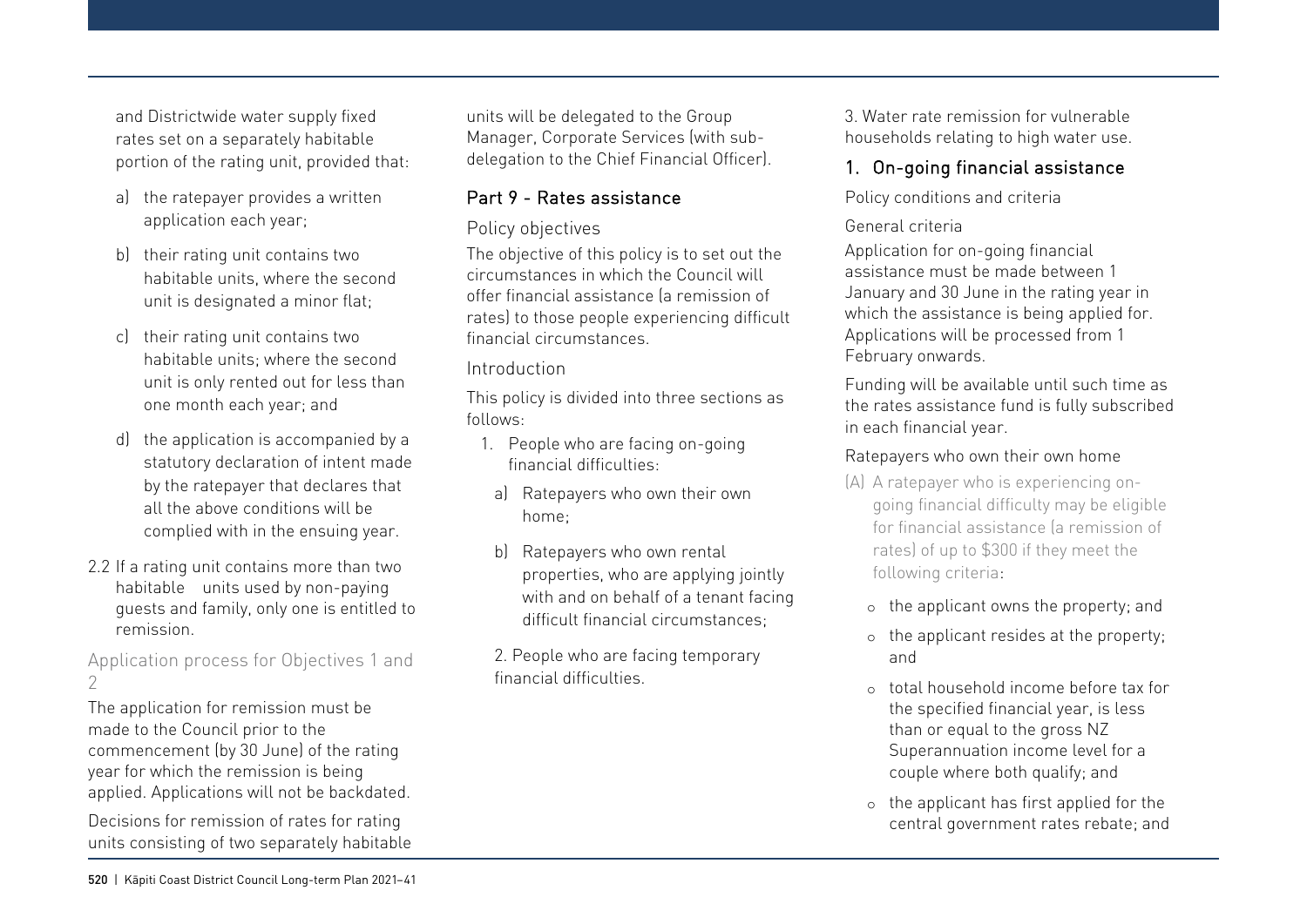- o expenditure on Kāpiti Coast District Council rates (after netting off any central government rates rebate) is more than 5% of net disposable income.
- (B) Ratepayers who own rental properties, who are applying jointly with and on behalf of a tenant facing difficult financial circumstances

A tenant who is experiencing on-going financial difficulty can make a joint application with their landlord for financial assistance (a remission of rates) of up to \$300. Only the landlord, as the owner of the property, can receive this financial assistance (a remission of the Council's rates) from the Council. If the landlord receives a remission, they must pass it on to the tenant.

The tenant and landlord may be eligible for financial assistance if the following criteria have been met:

- the landlord is renting to a tenant whose total household income before tax for the specified financial year, is less than or equal to the gross NZ Superannuation income level for a couple where both qualify and proof of income is supplied;
- the landlord and tenant provide a joint application form and an explanation of the financial difficulty experienced with appropriate support;
- expenditure on Kāpiti Coast District Council rates is more than 5% of the tenant's net disposable income;
- the tenant has a rental agreement for no less than six months and a copy of the rental agreement is provided;
- the landlord provides proof of the current record of the rental paid; and
- proof at the end of the year that the full amount of annual rate remission has been forwarded on to the tenant.

Should the landlord receive the remission and then not continue to pass on the remission to the tenant, the amount of the remission will be subsequently charged to the relevant rateable property.

#### 2. Temporary financial assistance

The Council will make available financial assistance (a remission of rates) of up to \$300 per rateable property for those applicants who are experiencing financial difficulties due to, for example, repair of water leaks, a serious health issue (including on-going serious health issues) or for essential housing maintenance.

Applications may be made throughout the year and will be considered until the available Rates assistance fund is fully subscribed.

Policy conditions and criteria A ratepayer who has incurred significant one-off expenditure may be eligible for financial assistance (a remission of rates) of up to \$300 if they meet the following criteria:

- o the applicant is the owner of the property;
- o the applicant resides at the property;
- o total household income before tax for the specified financial year, is less than or equal to the gross NZ Superannuation income level for a couple where both qualify; and proof of income is supplied;
- o one-off expenditure has been incurred in relation to repairs for water leaks, a serious health issue or for essential housing maintenance within the same financial year and proof of expenditure and reasons for expenditure are provided;
- o the applicant has also applied for the central government rates rebate and is receiving all relevant funding; and
- o the effect of the one-off expenditure is to reduce net disposable income such that rates, net of any central government rates rebate, is more than 5% of net disposable income.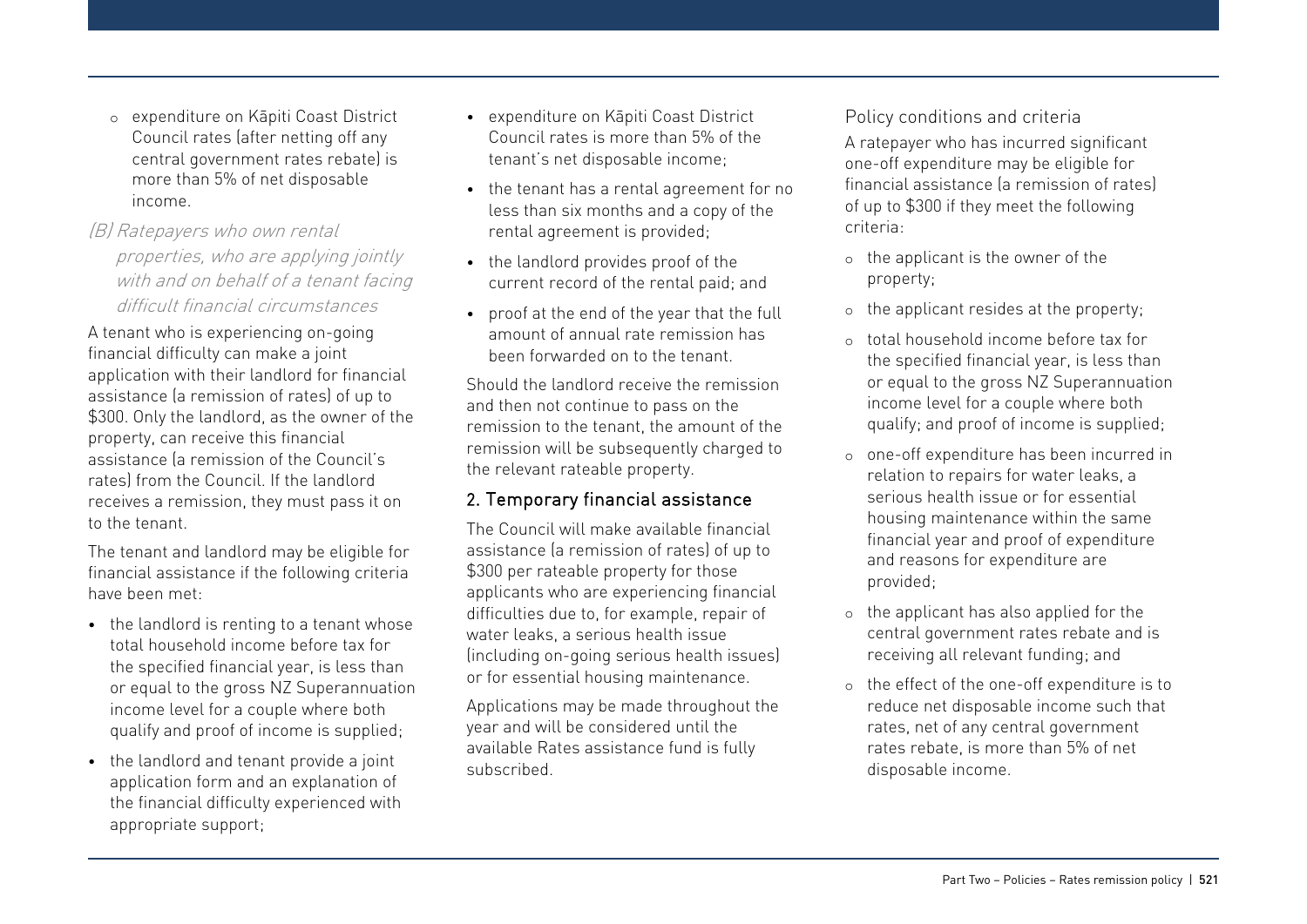#### 3. Water rate remission for vulnerable households relating to high water use

Applicants may apply for this remission in May with applications being assessed and applied to individual water rate accounts in June.

Criteria for approving water rate remission

Applications will be assessed against the following Criteria:

(A) Ratepayer: owner of property – water variable charge paid by property owners

A property owner with two or more dependents living at the property may apply for a water rate remission provided that:

- o the applicant owns the property;
- o the applicant resides at the property;
- o the property owner is receiving a working for families tax credit;
- o total water rate charges from 1 July to 30 April have exceeded \$311

(B) Landlord and tenant: water variable charge – paid by landlord and oncharged to tenant

A tenant with two or more dependents living at the property may apply for a water rate remission provided that:

- the tenant has a rental agreement for no less than six months and a copy of the rental agreement is provided;
- the tenant resides at the property and the property is also classified as residential;
- the tenant is receiving a working for families tax credit;
- total water rates charges from 1 July to 30 April have exceeded \$311;
- their landlord is informed and agrees to adjust any on-charged variable water charge to their tenant by the amount remitted by the Council.

Should the landlord receive the remission and then not continue to pass on the remission to the tenant, the amount of the remission will be subsequently charged to the relevant rateable property.

General conditions

o no rates remission will be provided for any variable charge for water use where that water use is for other than internal or essential household use.

#### Assessment

All rates remission applications will be treated on a case-by-case basis and will be approved/declined by the Group Manager, Corporate Services (with sub-delegation to the Chief Financial Officer). Other information or evidence may also be requested in certain circumstances (for example, information supporting what change of circumstance may have occurred to cause temporary financial difficulty).

# Part 10 – Water Leak Rates remission

#### Policy Objectives

To enable Council to provide relief for ratepayers who have incurred excess volumetric water rates charges due to a leak on their private water supply pipes.

Policy conditions and criteria

Council may remit water consumption rates (districtwide water supply volumetric rates) where all of the following apply:

• A remission application has been received